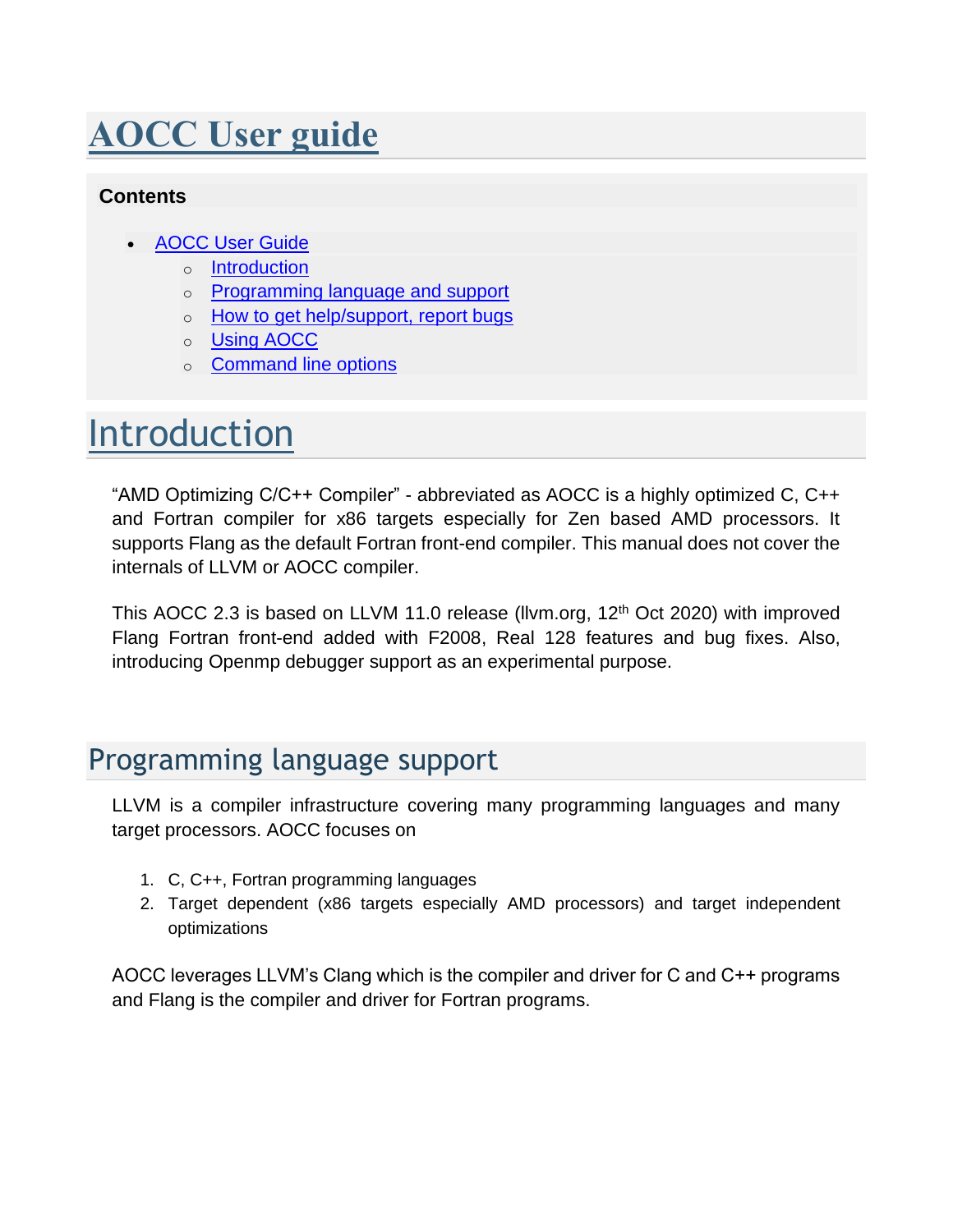### C, C++ programs

Clang is not just a C, C++ frontend which compiles the program to LLVM intermediate representation (IR), it is also the driver which makes sure it invokes all the required LLVM optimization passes and targets code generation all the way to generating the binaries. You can use Clang as an end-to-end driver or, if you are an expert user, you can do a multi-pass compilation calling each of the compilation phases manually. The AOCC C/C++ package comes with all the tools and libraries needed for using clang as an endto-end driver or do manual multi-pass compilation.

### Fortran programs

*Flang* is the Fortran frontend designed for integration with LLVM and suitable for interoperability with Clang/LLVM. Flang consists of two components flang1 and flang2. Flang1 will be invoked by front end driver which is responsible for transforming the Fortran programs in to tokens, then the parser transforms these tokens in to Abstract Syntax Tree (AST). This AST is then transformed in to canonical form which is used to generate ILM code. Then flang2 takes up this ILM code and transforms in to ILI, which is then optimized by internal optimizer. The optimized ILI is then transformed in to LLVM IR. Then, the frontend driver transfers this LLVM IR to LLVM optimizer for optimization and target code generation.

**Note:** AOCC 2.3 extends the GitHub version found [here](https://github.com/flang-compiler/flang.git) with enhancements and stability

# <span id="page-1-0"></span>How to get help/support, report bugs

If you encounter issues with this release or need assistance using the compiler, please log a ticket at support-channel weblink, <http://ontrack.amd.com/projects/CPUP> (project name if needed is CPUPerfCompiler) using your AMD SSO login (if you haven't created a AMD SSO login yet, do look at steps mentioned below)

This support-channel is 1:1 support channel between AMD and you. So, you can feel free to share programs or code snippets to help us assist you better. AMD assures you that these discussions and code snippets will strictly remain between you and AMD. Under no circumstances will this be shared with anyone else.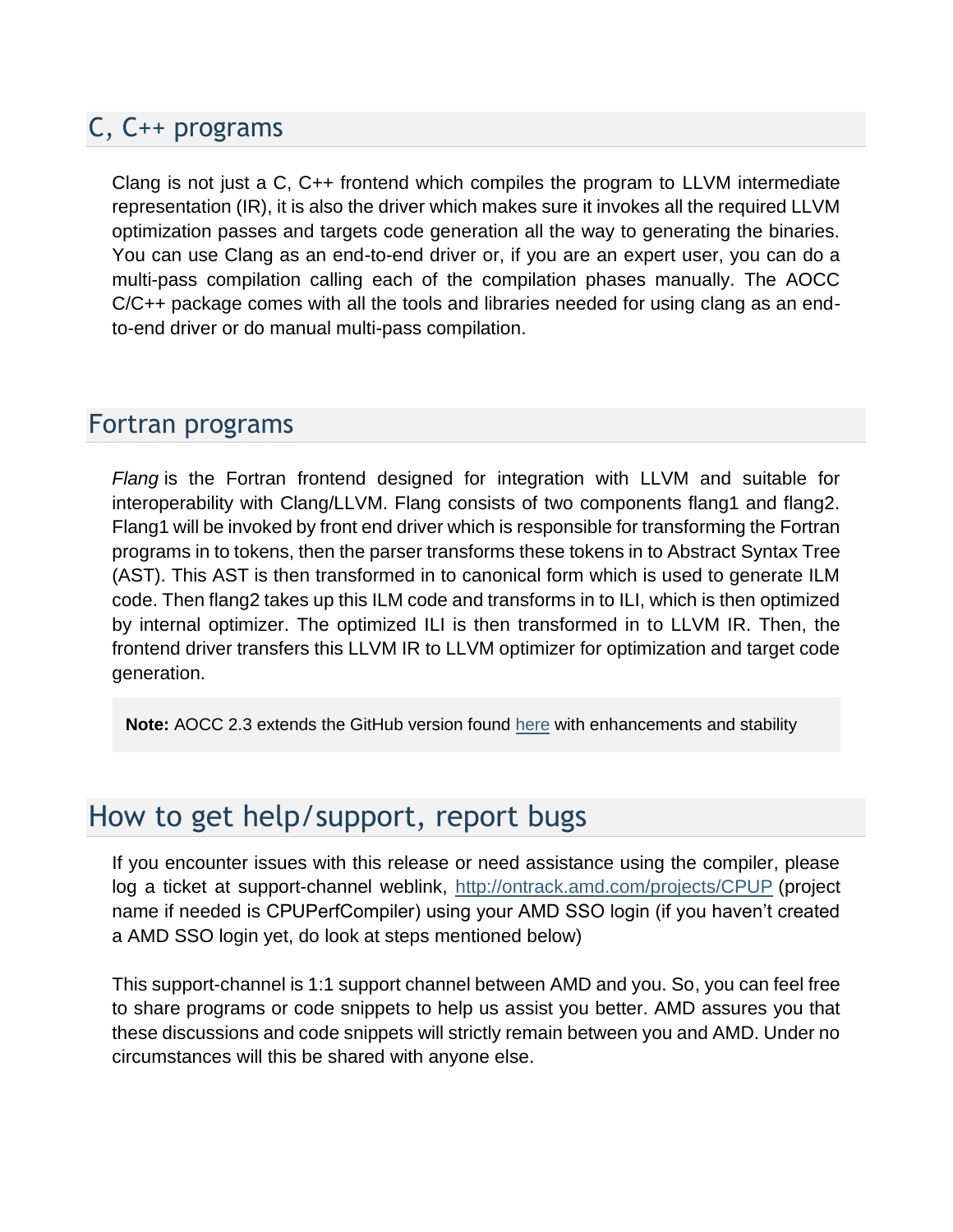Steps to log support/bug report:

- 1. Click on "Create" button on the top of the web page.
- 2. Please Select
	- o Project: CPUPerfCompiler (CPUP)
	- o Issue Type: Bug/New Feature (for feature request)/Task (for Support)
- 3. Please provide clear reproducible steps and a test case (feel free to provide us code to help us serve you better)
- 4. Do mention the output of command clang -v (help us with the AOCC version you are using)
- 5. You can set the severity based on how this issue impacts you

### Steps to create AMD SSO login

Please visit <http://ontrack.amd.com/projects/CPUP> and you will find a link down below on the login screen, to create a AMD SSO login. Please make sure you provide your AMD contact person's name and email ID while making this request (the AMD contact person will initiate the process within AMD based on your NDA agreement and so important to provide the AMD contact person's details)

# Using AOCC

<span id="page-2-0"></span>Warning: AOCC binaries are suitable to run on Linux systems having glibc version 2.17 and above only

# AOCC optimizer

AOCC includes many targets independent and target dependent optimization. Some of these are made default when you use optimization level *-O3* and above. You can read more about these in the command line option section. Some of the other optimizations need whole program analysis and is hence enabled under link-time-optimization (LTO) enabled using -flto. AOCC's preferred linker is 'lld'. Refer the below section for using lld in the complier driver